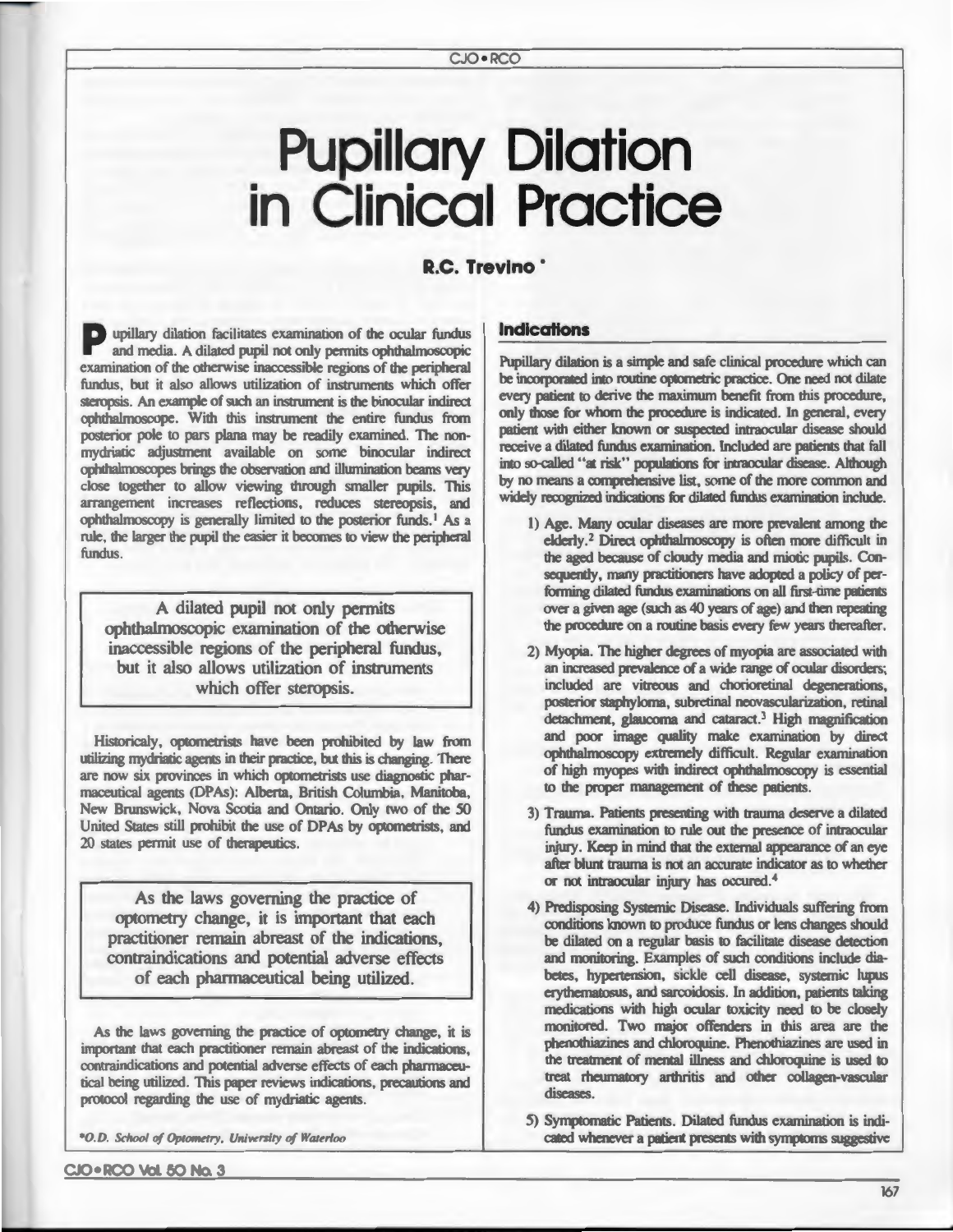of intraocular disease. Such symptoms would include photopsia, floaters, metamorphopsia, vision or field loss.

6) Mydriasis is indicated anytime careful examination of the ocular fundus or media is desired.

Pupil dilation should not be performed if either angle-closure glaucoma, an iris-supported intraocular lens implant, a subluxated crystalline lens, or a subluxated posterial chamber intraocular lens implant is present.

Pupil dilation should not be performed if either angle-closure glaucoma, an iris-supported intraocular lens implant, a subluxated cyrstalline lens, or a subluxated posterior chamber intraocular lens implant is present.<sup>5</sup> Eyes with iris-supported implants should not be dilated unless it is absolutely necessary, and then only after consultation with an implant surgeon. Patients with angle-closure glaucoma, lens subluxation, or a subluxed posterior chamber implant require surgical attention before they can be dilated safely.

#### **Mydriatic Selection**

A standard regimen for routine dilation is to instill a topical anesthetic followed by one drop each of 1.0% tropicamide and 2.5% phenylephrine.<sup>6</sup> The anesthetic serves to increase the permeability of the corneal epithelium while minimizing discomfort and reflex lacrimation during subsequent drop instillations. The anticholinergic activity of tropicamide relaxes the iris sphincter muscle (and also the ciliary body - causing cycloplegia) while the adrenergic activity of phenylephrine stimulates the dilator. Together these agents act synergistically to produce a rapid and full dilation of the pupil. Only rarely will additional instillations ever be needed to obtain a clinically effective (6 mm or greater pupillary diameter<sup>7</sup>) dilation. Bartlett<sup>6</sup> recommends against the use of tropicamide alone for routine dilation for the following three reasons:

- a) The above combination produces a faster and more complete mydriasis.
- $h$ Tropicamide alone often produces insufficient mydriasis in elderly patients.
- Pupils dilated with tropicamide alone may constrict in response to the intense illumination of the binocular indirect ophthalmoscope.

Other agents are available for purposes of pupillary dilation. Atropine, homatropine, scopolamine and cyclopentolate are anticholinergic agents readily available for ophthalmic use. Although each agent has clinical applications, these drugs are not advisable for routine dilation primarily because their duration of action is too long.

Only hydroxyamphetamine is available as an alternative adrenergic agent. The mydriatic effectiveness of 1.0% hydroxyamphetamine is approximately equivalent to 2.5% phenylephrine.<sup>6</sup> It can be used as an alternative to phenylephrine in selected patients at risk for cardiovascular side effects.

Tropicamide is commercially available in 0.5% and 1.0% solution. Both provide approximately equal mydriasis. Although controversial<sup>8</sup>, some believe that the 1.0% concentration may offer greater effectivity in darkly pigmented individuals.<sup>9</sup> No serious toxic effects have been associated with the topical use of tropicamide; in fact, tropicamide is considered to be one of the safest of all DPAs 10, 11

Phenylephrine is commercially available in 2.5% and 10% solution for purposes of pupillary dilation. The 2.5% concentration is recommended for routine mydriasis because the vast majority of reported systemic adverse effects, such as elevation of blood pressure, involve use of the 10% concentration.<sup>12, 13</sup> For routine pupillary dilation the risk of cardiovascular effects associated with the use of 10% phenylephrine outweigh its benefit of slightly greater effectivity.

Although the suggested regimen of choice for routine mydriasis is one drop each of 1.0% tropicamide and 2.5% phenylephrine, this may, as discussed below, be adjusted in patients with either a narrow anterior chamber angle or those at risk for the potentional cardiovascular effects of phenylephrine.

#### **Suggested Protocol**

#### 1. Predilation Testing

Once it has been decided that a given patient shall be dilated, certain testing needs to be carried out before mydriatics can be instilled safely. Generally speaking, only the fundus examination and a postdilation slitlamp examination should remain to be performed after mydriasis. An exception would be when a cycloplegic refraction is desired. In addition to a careful medical history, there are four test which may be routinely performed on all patients prior to mydriatic instillation: visual acuity, biomicroscopy, pupillary reflexes, and tonometry. The purpose for performing each is as follows:

Generally speaking, only the fundus examination and a post-dilation slitlamp examination should remain to be performed after mydriasis.

- a) Best corrected visual acuity. Acuity is usually assessed on every patient, if only for medico-legal reasons. Whenever the patient's corrected distance acuity is less than 6/6 -6/7.5, a pinhole acuity or refraction is needed to determine whether uncorrected refractive error is the cause of the reduction. Any refractive analysis, near vision testing, or binocular vision assessment should be carried out prior to dilation.
- b) Biomicroscopy. The depth of the anterior chamber angle must be established prior to dilation if angle-closure is to be avoided. van Herick and associates<sup>14</sup> have devised a very useful slitlamp estimation technique for this purpose (Table 1). Gonioscopy is performed whenever the estimation technique indicates that an angle is capable of closure. If the angle appears dangerously narrow on gonioscopy, the patient should be evaluated for the presence of angleclosure glaucoma. In addition to evaluating anterior chamber depth during biomicroscopy, search for any other contraindications to pupillary dilation, such as an iris-supported implant or a subluxed lens.
- c) Pupillary testing. Naturally, once the pupils have been dilated it is not possible to examine their reflexes. If you wish to examine the pupils, do so prior to mydriatic instillation.
- d) Tonometry. Intraocular pressure (IOP) is normally not significantly affected by pupillary dilation.<sup>6</sup> In some patients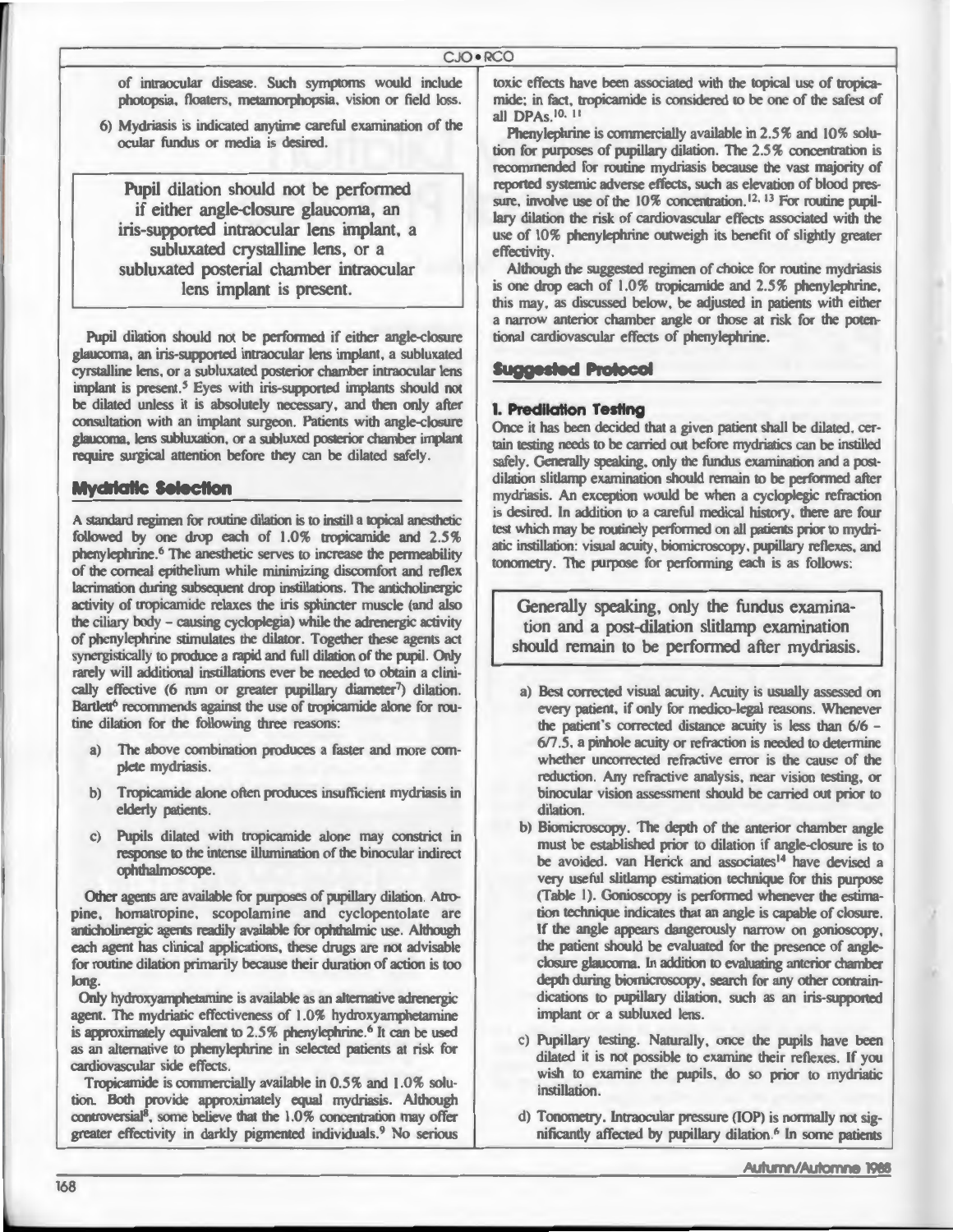#### TABLE 1

#### Van Herick Estimation Procedure

- Position the narrowest possible slitbeam at an angle almost perpendicular to the peripheral corneal surface at a point just anterior to the limbus
- 2. View the chamber opening at a 60" angle to the light beam.
- 3. The corneal section width is used for estimating the anterior chamber angle depth as follows:
	- Grade 4 (Incapable of closure)-The distance between the posterior corneal surface and the iris (corneal-iris space) is equal to or greater than the section width of the cornea
	- Grade 3 (Incapable of closure)-The space is equal to one half the width of the corneal section.
	- Grade 2 (Closure possible)-The space is equal to one fourth of the corneal section width.
	- Grade 1 (Closure probable)-The distance is less than one fourth of the width of the corneal section.
- 4. To avoid errors in estimation keep the slitlamp beam as narrow as possible and use the area just before the point of disappearance of the corneal-iris space at the periphery for measurement.
- 5. If the angle is grade 1 or 2, gonioscopy is indicated to rule out potential closure

From Van Herick, W., R. Shaffer, A. Schwartz: Estimation of Width of Angle of Anterior Chamber. AM. J. Ophthalmol. 68(4): 626 . 29, 1969.

#### TABLE 2

#### Guidelines for the Clinical Use of Topical Ophthalmic 2.5 % Phenylephrine

#### 1. Use is contraindicated in:

- A) Some low birth weight infants
- B) Patients with known cerebral aneurysms
- C) Elderly adults with severe arteriosclerotic, cardiovascular, or cerebrovascular disease
- 2. Monitor blood pressure in geriatric patients with known cardiac disease
- 3. Careful supervision and adjustment of dosages are required when monoamine oxidase inhibitors or tricyclic antidepressants are administered simultaneously or with 21 days.
- 4. Use caution in infants with known cardiac anomalies.
- 5. Be aware that concomitant use of topical ocular phenylephrine in patients given atropine can encance pressor effects and induce tachycardia in some patients, especially infants

From Fraunfelder, F.T., S.M. Meyer; Possible Cardiovascular Effects Secondary to Topical Ophthalmic 2.5% Phenylephrine. AM. J. Ophthalmol. 99(6): 362 - 63, 1985.

with open-angle glaucoma anticholinergic mydriatics can produce a substantial but transient rise in IOP.<sup>10</sup> Consequently, measurements of ocular tension should be made prior to dilation rather than afterwards to avoid artificially elevated readings in these patients. Furthermore, baseline tonometric readings are useful whenever the possibility of angle-closure glaucoma is a concern.

CJO • RCO Vol. 50 No. 3



The Rettmann Archive

## **Time is of the essence**

ULTRAZYME offers a timely solution - protein removal during the peroxide disinfection step. In just 15 minutes, ULTRAZYME, used once weekly, effectively removes protein and mucoprotein from all soft contact lenses. If left overnight, ULTRAZYME's unique nonbinding action works without leaving irritating residual enzyme.

The result is a simple one-tablet system that can actually ave time.



# *One Step Convenience*

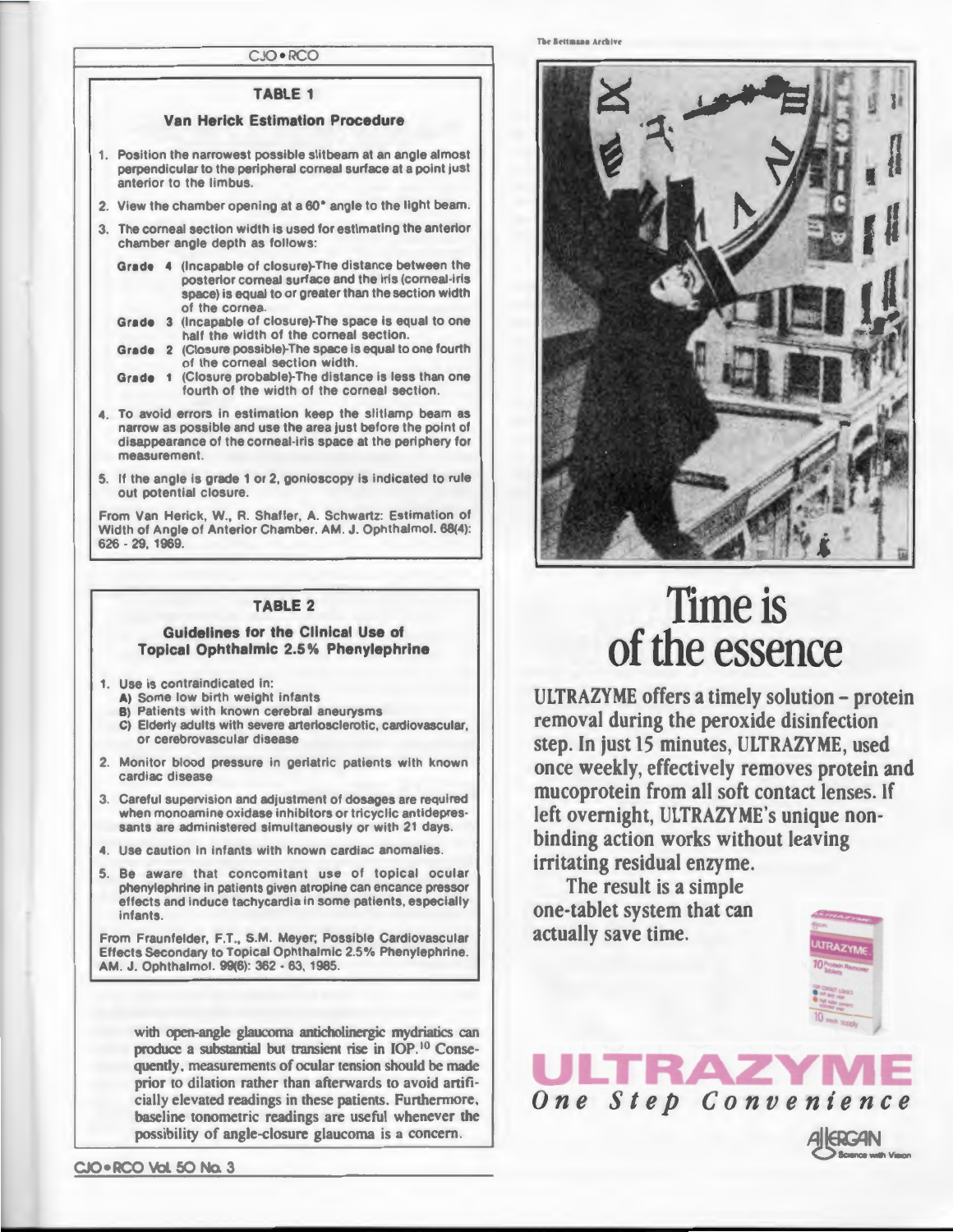#### 2. Drug instillation

A popular and effective evedrop instillation technique is illustrated in Figure 1. Ideally, 3-5 minutes should elapse between drop instillations in a given eve because of tear volume considerations. Once the drops have been instilled, effective mydriasis (pupillary diameter  $\geq 6$  mm) is usually achieved within 15-25 minutes.<sup>6</sup> While waiting for the pupils to dilate, patients may be permitted to select their frames, sit in the waiting room, or remain in the examination chair. The optometrist can take advantage of the time required for dilation by starting on his next patient.

#### 3. Postexamination considerations

It is good practice to advise each patient prior to mydriatic administration of the potential consequences of pupillary dilation and how long it will be before the effects wear off.<sup>5, 15</sup> The most commonly encountered symptoms after mydriasis are blur, glare and photophobia. Blur is often greatest at near, but some distance blur may also be experienced due to the optical effects of a large pupil. The presence of refractive error can greatly influence how much blur a given patient will experience. For example, an uncorrected hyperope who habitually accomodates for distance will under cycloplegia find her entire visual environment blurred; whereas, the uncorrected myope may not notice any significant change in her vision at all. Glare can be very bothersome, especially at night and in patients with cataract or other media disturbances. Pho-

#### Figure 1.

Fraunfelder technique for applying topical solutions to the eye.

A. The lower lid is gently pulled away at right angles to the plane of the head by the examiner's fingers. B. The drop is placed in the conjunctival sac without touching tissue or lashes.

C. After waiting a moment to allow gravity to deliver the drop to the most dependent area of the fornix, the lid is then moved parallel to the plane of the head until it comes into contact with the globe.

D. A portion of the drop is entrapped under the eyelid.

From Fraunfelder FT: "Extraocular Fluid Dynamics: How Best to Apply Topical Ocular Medication". Trans *m lulw/mol Soc.,* 74: 457 · 487, 1976.



#### TABLE 3

#### Drugs that can Potentiate the Pressor Effects of Topical Ocular Phenylephrine

#### Tricyclic antidepressants

Amitriptyline HCL Amoxapine Clomipramine HCL Desipramine HCL Doxepin HCL Imipramine HCL Maprotiline HCL Nortriptyline HCL Protriptyline HCL Trimipramine

Elavil Asendin Anafranil Norpramin, Pertofrane Sinequan, Triadapin Tofranil Ludiomil Aventyl Triptil Surmontil

#### Monoamine Oxidase Inhibitors

| Isocarboxazid                  | Marplan       |
|--------------------------------|---------------|
| Phenelzine sulfate             | <b>Nardil</b> |
| <b>Tranylcypromine sulfate</b> | Parnate       |

tophobia is a natural reaction to bright light. This problem is best managed with sunglasses; disposable post-mydriatic sunglasses are available for this purpose.<sup>ª</sup> Using tropicamide and phenylephrine in combination, pupil size will return to normal in approximately 6 hours,<sup>9</sup> and cycloplegia lasts about 60 minutes.<sup>10</sup> Whenever it is anticipated that a patient may have difficulty driving home fol-

It is good practice to advise each patient prior to mydriatic administration of the potential consequences of pupillary dilation and how long it will be before the effects wear off.

lowing the examination, suggest that she have someone accompany her to the office who can drive her home afterward. The use of pilocarpine to reverse pupillary dilation for symptomatic purposes is potentially dangerous and usually ineffective.<sup>16</sup>

#### **Special Considerations**

When properly performed, pupillary dilation is a safe procedure with relatively few potential complications.<sup>17</sup> The following circumstances, however, require that special precautions be taken: a) patients with a history of cardiovascular or cerebrovascular disease, b) the presence of a shallow anterior chamber angle, and c) the presence of an intraocular lens implant.

#### 1. Phenylephrine Guidelines

Phenylephrine - even at the 2.5% concentration - should be used with caution in patients at risk for developing cardiovascular side effects from its use. It has been reported that patients with a history of cardiovascular or cerebrovascular disease; those using atropine, tricyclic antidepressants, or monoamine oxidase (MAO) inhibitors; and infants are at risk.<sup>13</sup> Guidelines for the use of topical 2.5% phenylephrine are presented in Table 2. A listing of tricy-

*a. Post-mydriatic spectacles are available from Bernell Corporation, 750* Lincolnway East, South Bend, Indiana 46634-4637. Telephone (219) *234-3200.*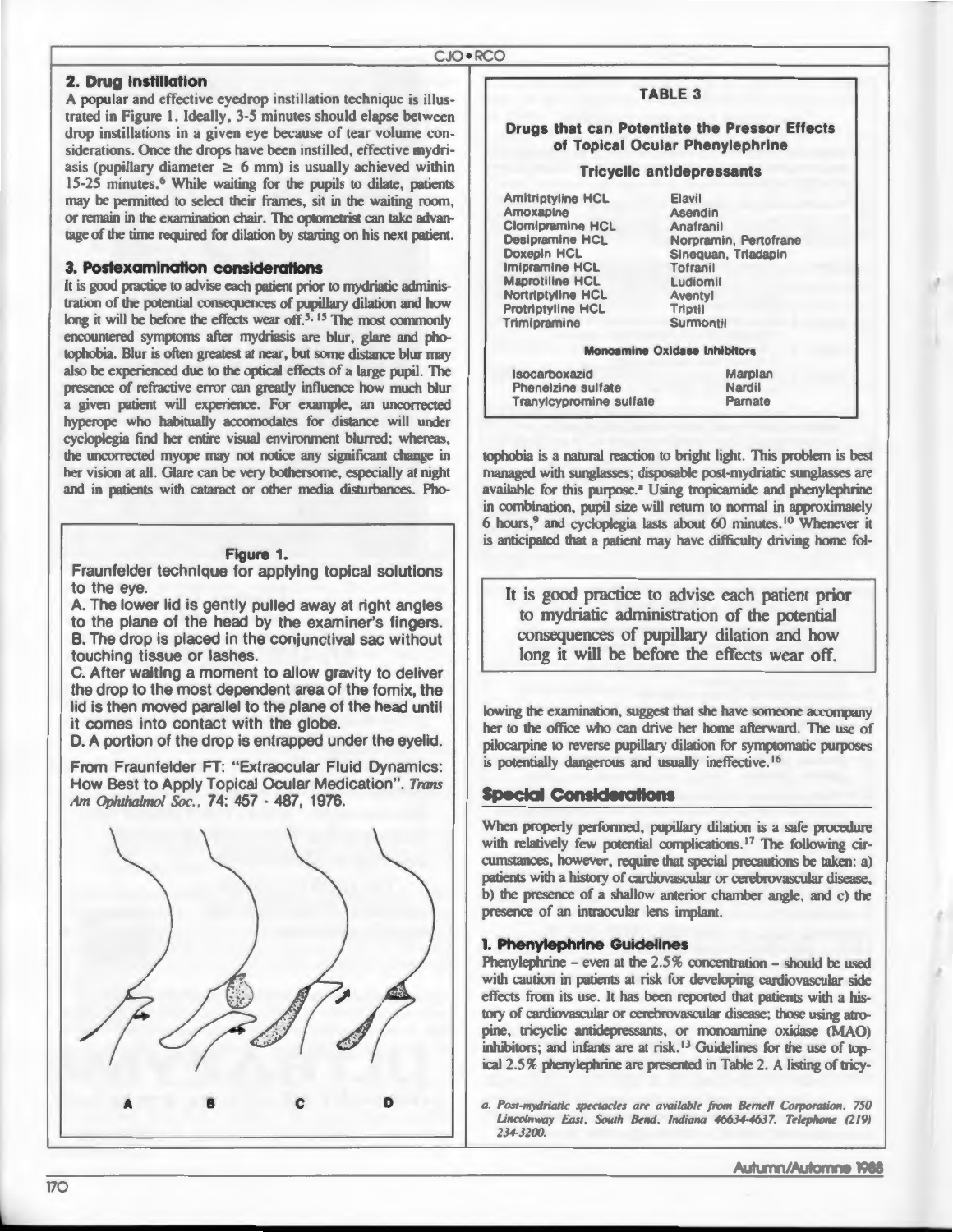CJO • RCO

#### TABLE 4

#### How to Perform the Prone Dark Room Provocative Test (PDRP)

- 1. You need a room which can be made completely dare, a table, bench or other support for the patient's head, and a tonom· eter (preferable a Perkins' hand-held instrument).
- 2. Instruct the patient on test protocol: emphasize the importance of staying awake during the test and explain the need to rapidly obtain pressure measurements at the conclusion of the test.
- 3 . Obtain baseline lOP readings with the same tonometer that you will be using at the end of the test.
- 4. Seat the patient with his head down on a cushioned table, his face should be parallel to the floor (prone position) with the weight of his head supported on his forehead; no pressure should be placed on the eyes. A loose blindfold may be placed over the eyes if the room cannot be made completely dark, but it is probably best to simply have the patient keep his eyes closed. Arrange your instruments so that they are at the ready for the second set of readings.
- 5. Turn off the lights. The patient should remain in the dark, face down, for one hour. A radio and frequent calls through the closed door will help to keep the patient awake.
- 6. Return to the darkened room after one hour and allow your· self to dark adapt.
- 7 . Perform tonometry as quickly as possible after the patient raises his head without exposing the patient to any unneces· sary light. Because the IOP will start to fall once the head is elevated and the eye is exposed to light, it is very Important to take the readings in the dark and as quickly as possible. The value of patient instruction, instrument preparation prior to reentering the dark room and examiner dark adaptation cannot be overemphasized.
- 8 . Once the readings have been obtained the room lights may be turned on.
- 9. A rise in pressure of 8 mmhg or more in one or both eyes constitutes a positive result. Asymmetric rise in pressure between the two eyes is also suggestive of angle-closure.
- 10. The PDRP Is the most physiologic, the most easily reversed, and hence the safest of all provocative tests for angle-closure glaucoma. Usually the pupil becomes miotic and the angle opens as soon as light strikes the eye.<sup>19</sup>

clic antidepressants and MAO inhibitors (both are used in the treatment of depression) is presented in Table 3. Because of sympathetic denervation hypersensitivity in patients with idiopathic orthostatic hypotension, insulin-dependent diabetes, and those taking adrenergic blocking agents, Bartlett<sup>6</sup> suggest using either tropicamide alone or in combination with 1.0% hydroxyamphetamine in these individuals to avoid potential cardiovascular effects. He also cautions against the use of any adrenergic agent in patients with hyperthyroidism due to their increased sensitivity to circulating catecholamines.

#### 2. Shallow anterior chamber angle

When a patient has an anterior chamber angle of van Herick grade 2 or less, special precautions are needed to avoid inducing angleclosure glaucoma. Although dangerously narrow anterior chamber angles are rare, with reports ranging between less than 2% up to about 6% of the population<sup>18</sup>, they should be identified as occludable before mydriatics are instilled. One approach to the management of such patients is as follows:

<sup>#</sup>1987 Bubbles, Inc. under licence authorized by Cartis Licensing, Indianapolis, IN U.S.A.



## A simple soak without complications

ULTRAZYME has a solution to complicated protein removal - a simple one-tablet system. Combined with peroxide disinfection, ULTRAZYME effectively removes protein and mucoprotein from all soft contact lenses during the disinfection step. Used once weekly, ULTRAZYME's one step disinfection/ deproteinization works to eliminate non-compliance.

*One Step Convenience* 

**TRAZV** 

The result is a simple one-tablet system that uncomplicates protein removal.



Science with Vieion

**AIKRGAN**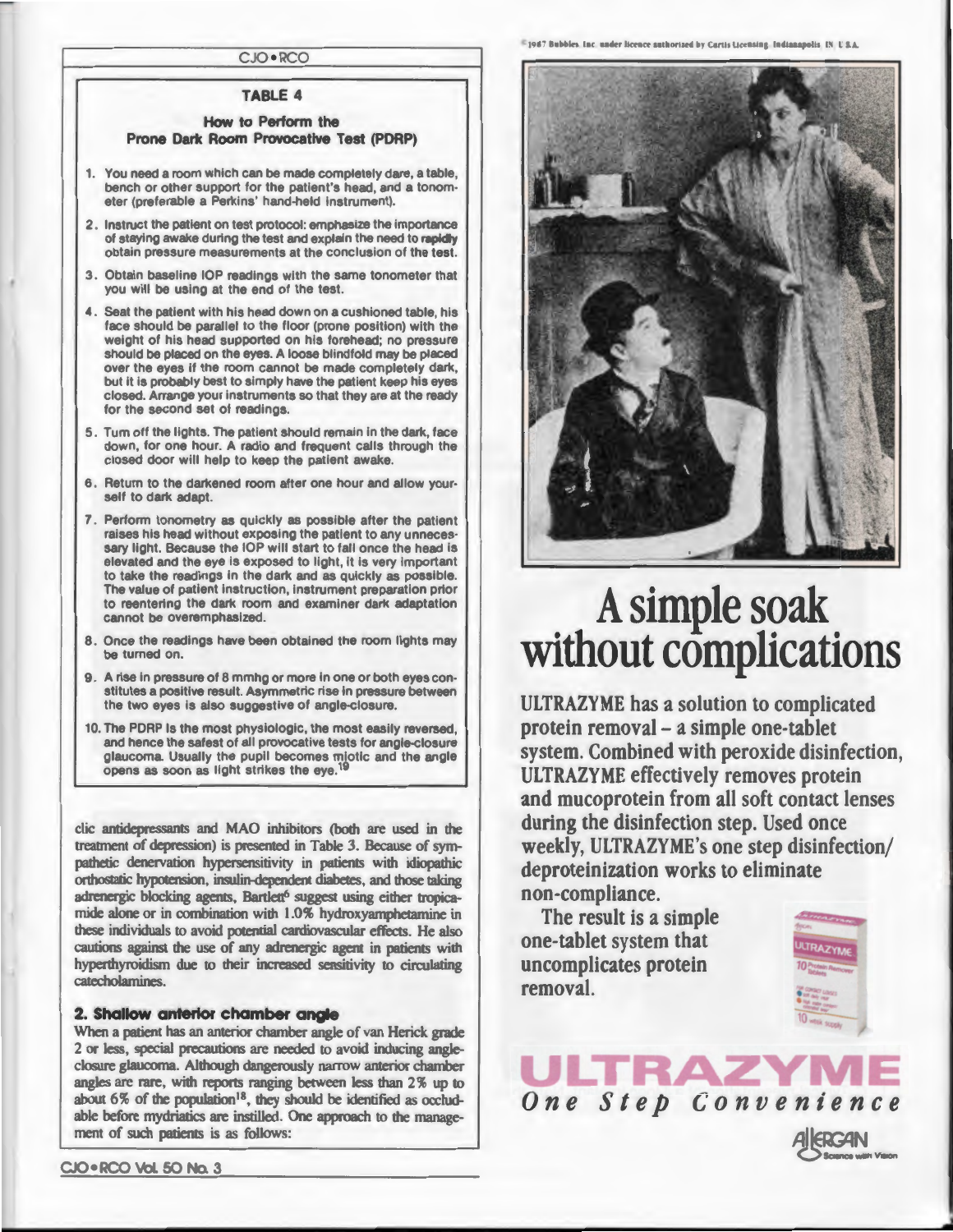**Figure 3.** 

#### **Figure 2.**

Diagramatic representation of angle grading. A. The iris is pushed forward completely occluding the chamber angle. This is the appearance during pupillary block angle-closure glaucoma.

B. This angle is narrow yet open, and at 10° would be grade 1. An angle this narrow would be susceptible to closure.

C. A safer angle, open to approximately 20° , this angle would be grade 2. Angles of grade 2 or less are considered capable of closure.

D. This is the most common anatomic appearance, a wide open angle. Angles of this configuration are grade 3 or 4 and are judged to be incapable of closure.

From Lichter PR: "Gonioscopy", Clinical Ophthalmology. Ed., T.D. Duane. Philadelphia: Harper & Row, 1986, Volume 3, Chap. 44.



Iris-supported implants.

A. This iris-supported implant is attached to the anterior surface of the iris.



C. Typical presentation of a 4-loop implant. Note the square-shaped pupil which this lens produces.



B. The same implant in figure 3a at higher magnification.



D. A 4-loop implant dislocated into the anterior chamber. Surgery is required to correct this condition.

Autumn/Automne 1988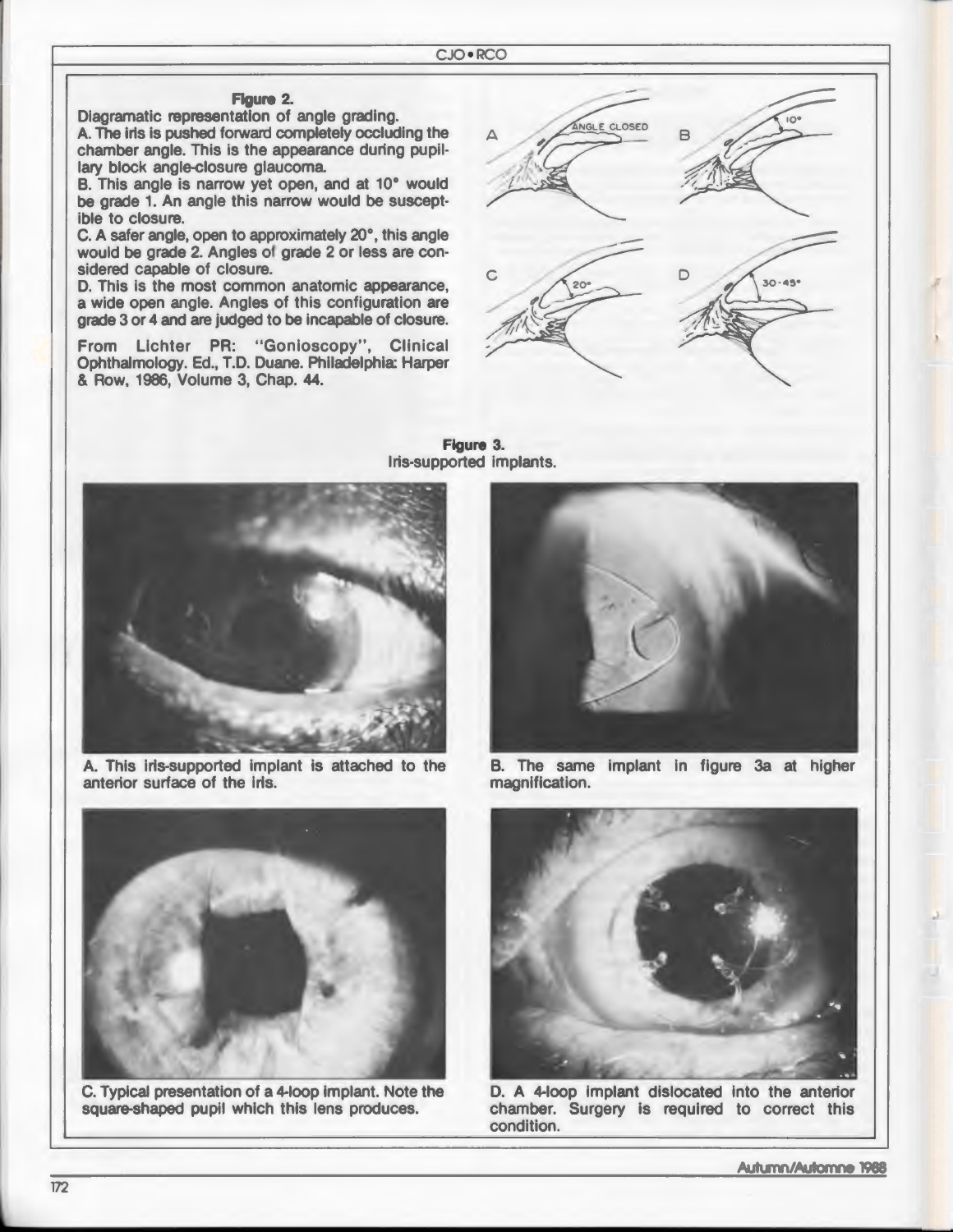CJO • RCO

#### TABLE 5

#### Medical Treatment of Acute Angle-closure Glaucoma

- 1. The goals of medical treatment of acute angle-closure glaucoma are two-fold: first to lower the intraocular pressure and second to open the anterior chamber angle.
- 2. Pilocarpine is capable of achieving both of the above stated goals. If the ocular tension is relatively low (less than 40 mmhg) and there are no complicating factors, such as posterior or peripheral synechia, then pilocarpine alone may be sufficient to break the attack.<sup>26</sup> This should be the case in mose iatrogenic attacks where a narrow angle has been recognized prior to pupillary dilation and the development of angle-closure is quickly recognized.
- 3. When the intraocular pressure is above 50 60 mmhg, measures must be taken to first lower the intraocular pressure before pilocarpine can be used to open the angle. Systemic osmostic agents such as glycerol and isosorbide are recommended for this purpose due to their ability to lower even the highest intraocular pressure to an acceptable level in a very brief period of time, because osmotics have a relatively short duration of action, other agents, such as acetazolamide (diamox) and topical beta-blockers (eg. timolol), may be used in combination with osmotics to maintain normal intraocular pressure until pilocarpine can successfully open the angle.
- 4 . Agents and their recommended dosages for acute angleclosure glaucoma: 19,20

2% pilocarpine

Instill 2 drops initially, then 1 drop every 15 - 30 minutes until the attack is broken.

Systemic osmotics

- a) Glycerol 50% solution 1 ml/lb body weight. Served over ice with fruit juice. Entire dose should be consumed within 5 minutes. Nothing by mouth for at least 2 hours thereafter. Glycerol should not be given to diabetics. b) lsosorbide 45% solution 1.5 ml/lb body weight. may be
- used in lieu of glycerol.
- c) IV mannitol 20% solution 1.5% g/kg body weight, may be substituted if the patient is too nauseated to accept oral medication.
- Acetazolamide 500 mg May be administered PO, IM, OR IV
- 0.5% timolol

Instill 1-2 drops initially, then 1 drop every 12 hours until surgery.

- A. Perform gonioscopy to confirm that the angle appears occludable (Figure 2). If the angle appears incapable of closure (grades 3 and 4) then proceed with dilation. If, on the other hand, gonioscopy confirms the presence of a narrow angle, dilation is deferred until a prone dark room provocative test is performed.
- B. *The prone dark room provocative test* (PDRP) is a useful means of determining whether or not a given patient is at risk for developing angle-closure glaucoma<sup>19</sup> (Table 4). A positive PDRP indicates the need for a prophylactic laser iridotomy to guard against angle-closure glaucoma.<sup>20</sup> If the PDRP is negative, dilation may be performed using  $0.5\%$ tropicamide.<sup>6</sup> When the results are "borderline", consider dilating only one eye initially. Once it is clear that the first eye is not going to develop angle-closure, the second eye may be dilated. To insure that appropriate treatment is promptly instituted should angle-closure occur, have the narrow-angle patient remain in the office until the risk has

CJO • RCO Vol. 50 No. 3

LAUREL & HARDY Characters = & © 1987 Larry Harmon Pictures Corporation.<br>Los Angeles. California. U.S.A. All rights reserved.



## **Irritation can be rather bothersome**

ULTRAZYME has the solution to bothersome irritation - protein removal without residual enzyme. Used once weekly during the peroxide disinfection step, ULTRAZYME effectively removes protein and mucoprotein  $-$  in just 15 minutes. Left overnight, ULTRAZYME's unique non-binding action works without leaving irritating residual enzyme.

*One Step Convenience* 

The result is a simple one step solution that works without irritation.



Science with Viecn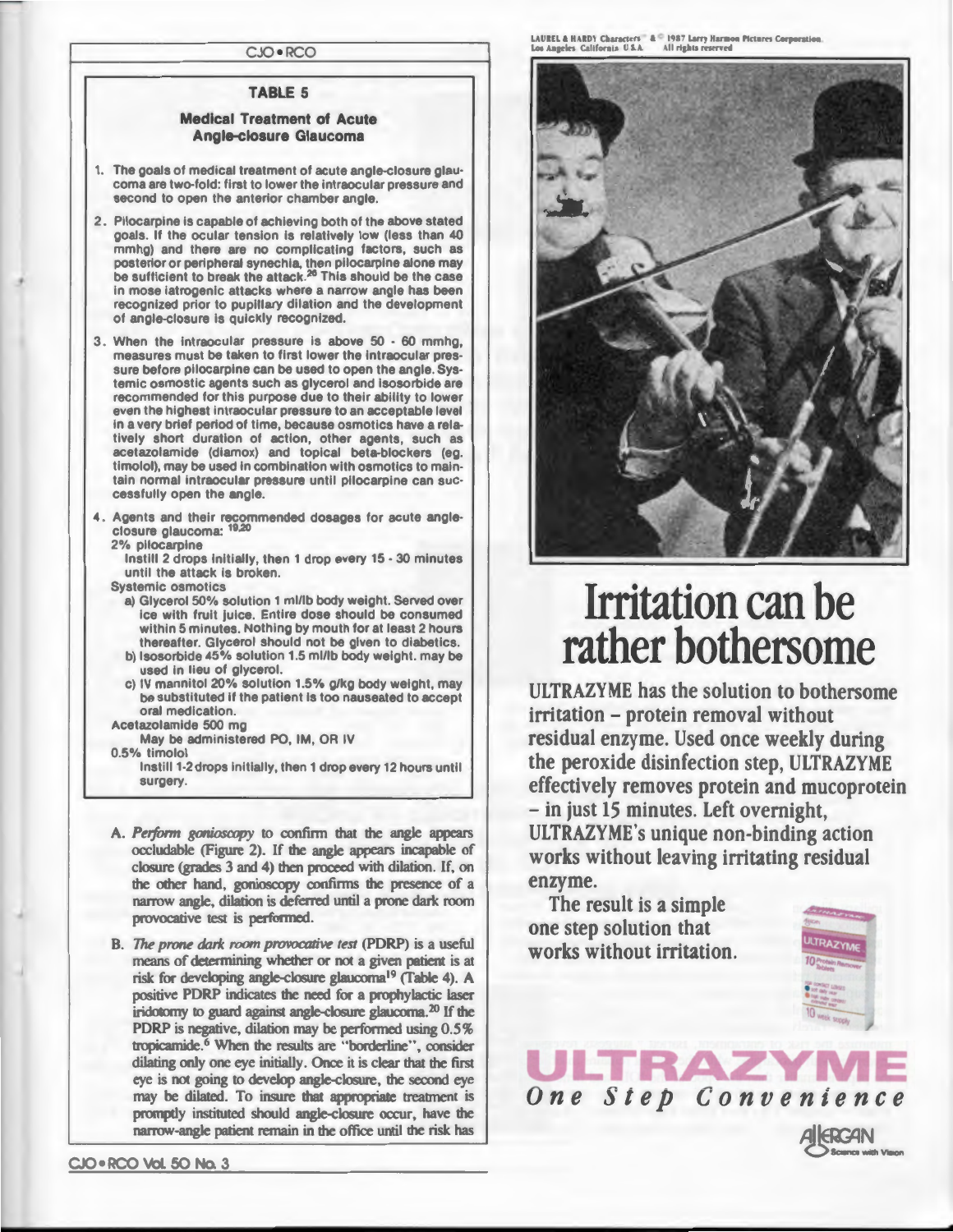#### **Figure 4.**

Pupil capture phenomenon. This posterior chamber implant has become totally entrapped by the pupil such that only the haptics remain in the posterior chamber. The pupil assumes a "eat's eye" configuration. Pupil capture is rare now that most posterior chamber implants have angulated haptics.



passed. Mapstone<sup>21</sup> reports that when angle-closure secondary to tropicamide-induced mydriasis occurs, it does so within one hour of drop instillation. The medical treatment of acute angle-closure glaucoma is summarized in Table 5.

#### **3. Intraocular Lens Implants**

Most patients with modern intraocular lens implants (IOLs) may be safely dilated.<sup>22</sup> Many early lens design, however, use the iris for support and require a normal-sized pupil for proper positioning.

Because mydriasis may cause iris-supported lenses to dislocate, pupillary dilation is not routinely performed in these eyes.

Because mydriasis may cause iris-supported lenses to dislocate, pupillary dilation is not routinely performed in these eyes (Figure 3). Dislocation is not a problem with anterior or posterior chamber implants<sup>23</sup>, but posterior chamber lenses may become entrapped within the dilated pupil.<sup>24</sup> This so-called "pupil capture" phenomenon refers to a condition wherein the implant straddles the pupil, partially in the anterior chamber and partially in the posterior chamber (Figure 4). This is primarily a cosmetic problem, rarely causing significant visual effects.<sup>24, 25</sup> To minimize the risk of entrapment, Barlett <sup>6</sup> suggests reversing the mydriasis with pilocarpine while the patient remains in office until the pupil is smaller than the optic of the IOL, and hence the risk of entrapment has passed. Pupil capture is rare now that most posterior chamber IOLs have haptic loops inclined 10 degrees forward from the optic.<sup>25</sup> These lenses position deep in the posterior

chamber well away from the pupillary margin. Should pupil capture occur, the eye may be redilated and the patient placed in a prone position while the mydriasis is again reversed with pilocarpine.<sup>6</sup> In this way gravity will usually prevent re-entrapment.

#### **Summary**

A complete examination of the ocular fundus and media requires a widely dilated pupil. A standard predilation protocol should include a careful medical history and testing of visual acuity, biomicroscopy, pupils and tonometry. If neither the history nor the predilation testing contraindicate their use, 1.0% tropicamide in combination with 2.5% phenylephrine are suggested as the mydriatic agents of choice. Special consideration must be given to those patients who are at risk for the potential cardiovascular effects of phenylephrine, patients with shallow anterior chamber angles, and those with intraocular lens implants.

#### **Acknowledgements**

Dr. Hugh Jellie supplied Figures 3c, 3d, and 4. The author would like to thank Drs. Graham Strong and Tony Cullen for their assistance in the preparation of the manuscript.

#### **References**

- 1. Colenbrander, A.: Principles of Ophthalmoscopy. Clinical Ophthalmology, Ed. T.D. Duane. Philadelphia: Harper & Row, 1979, Volume 1, Chapter 63, pp 1 - 21.
- 2. Leibowitz, H.M., Kruger, D.E., Maunder, L.R., et al: The Framingham Eye Study Monograph: An Ophthalmological and Epidemiological Study of Cataract, Glaucoma, Diabetic Retinopathy, Macular Degeneration, and Visual Acuity in a General Population of 2631 Adults, 1973 - 1975. VII. the Four Major Disease and Blindness. Surv. Ophthalmol. 24(suppl): 458 - 471, 1980.
- 3. Curtin, B.: The Myopias: Basic Science and Clinical Management. Philadelphia: Harper & Row, 1985, pp 277 - 385.
- 4. Benson, W., J. Shakin, L.K. Sarin: Blunt Trauma. Clinical Ophthalmology. Ed. T.D. Duane. Philadelphia: Harper & Row, 1983, Volume 3, Chapter 31, pp 1 - 14.
- 5. Alexander, L.J., J. Scholles: Clinical and Legal Aspects of Pupillary Dilation. J. Am. Optom. Assoc. 58(5): 432 - 37, 1987.
- 6. Bartlett, J.: Pupillary Dilation. Clinical Ocular Pharmacology. Ed. J. Bartlett and S. Jaanus. Boston: Butterworth, 1984, pp 431 - 67 .
- 7. Sinclair, S., V. Pelham, R. Giovanoni, et al.: Mydriatic Solution for Outpatient Indirect Ophthalmoscopy. Arch. Opthalmol. 98: 1572 - 74, 1980.
- 8. Levine, L.: Tropicamide-Induced Mydriasis in Densely Pigmented Eyes. Am. J. Optom. Physiol. Opt. 60(8): 673 - 77, 1983.
- Gambill, J., K. Ogle, T. Kearns: Mydriatic Effect of Four Drugs Determined with Pupillography. *Arch. Ophthalmol.* 77: 740 - 46, 1967.
- 10. Jaanus, S., V. Pagano, J. Bartlett: Drugs Affecting the Autonomic Nervous System, Clinical Ocular Pharmacology. Ed. J. Bartlett and S. Jaanus. Boston: Butterworth, 1984, pp 37 - 130.
- 11. Jose, J., K. Polse, E. Holden: Optometric Pharmacology. San Diego, Ca: Grune & Stratton, 1984, pp 104.
- 12. Fraunfelder, F.T., A.F. Scafidi: Possible Adverse Effects from Topical Ocular 10% Phenylephrine. Am. J. Ophthalmol. 85(4): 447 - 53, 1978.

Autumn/Automne 1988